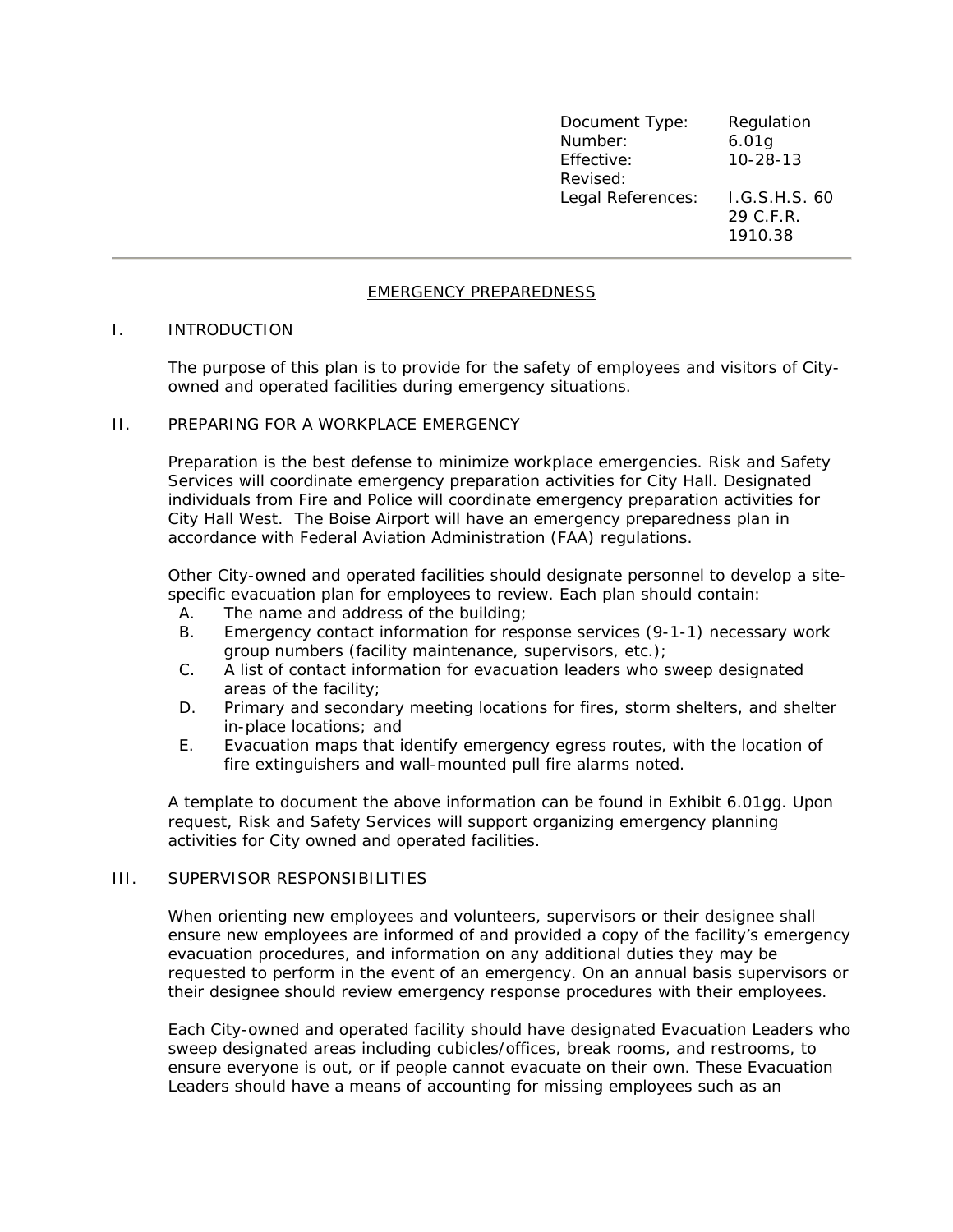employee roster. Floor Monitors will fulfill the role of Evacuation Leaders for the purposes of City Hall Emergency Response activities.

Each City-owned and operated facility should have emergency evacuation maps posted in common areas and in conference/meeting rooms.

No one shall re-enter an evacuated building until they have been instructed it is safe to do so by Emergency Services.

# III. GENERAL RESPONSE PROCEDURES FOR SPECIFIC TYPES OF EMERGENCIES

The procedures outlined below are the minimum general response procedures for Cityowned and operated facilities. Additional procedures may be needed for those employees who have additional roles or responsibilities (such as shutting down specified equipment, if safe to do so), or modified to fit the needs of the facility.

- A. In the event of Fire
	- 1. If you witness a fire, pull the nearest alarm and proceed to the nearest exit. If an employee has been trained to do so and it is safe, they may attempt to use a fire extinguisher to stop small stage (wastebasketsize) fires. After you are in a safe location, report the fire by dialing 9-1- 1.
	- 2. When a fire alarm sounds all employees shall evacuate their occupied facility and proceed directly to the facility's designated meeting area.
	- 3. Do not use an elevator to evacuate a facility. If it is safe to do so, employees should secure any sensitive information or areas and turn off electrical equipment before exiting. Office doors and windows should be shut before exiting, but do not lock doors to offices or conference rooms.
	- 4. If members of the public are present, employees should direct them out of the building. If an employee encounters someone needing assistance, the employee can accompany the person to a safe area (typically a stairwell). If it is safe to do so, stay with the person until rescue services arrive. Request others who are evacuating to notify an Evacuation Leader of your location.
	- 5. When employees have made it to the meeting area, they shall check in with their designated Evacuation Leader. Employees shall not leave the meeting area until they have checked in with their Evacuation Leader (or Floor Monitor at City Hall).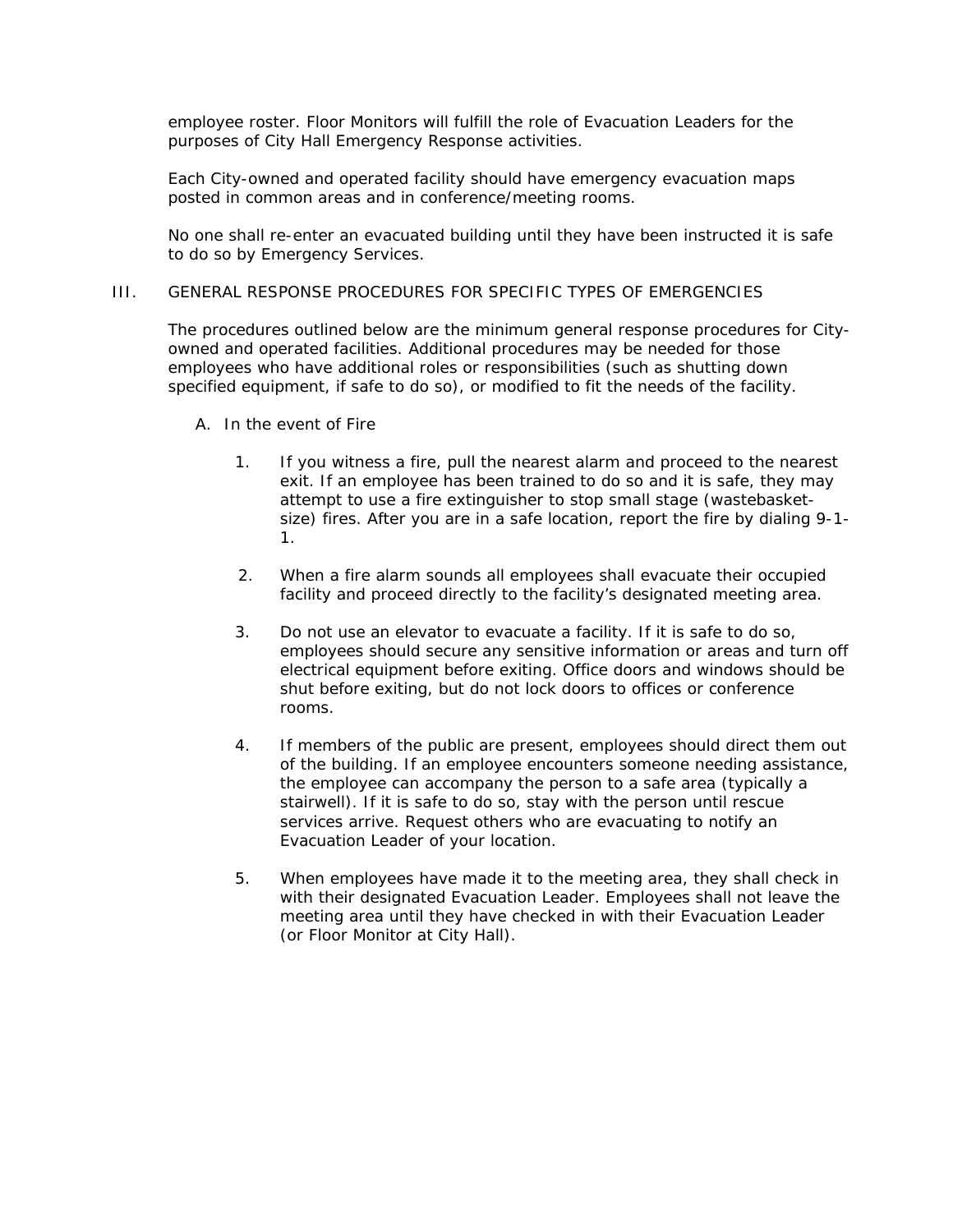- B. Weather-Related Emergencies
	- 1. Flood

Some City facilities are located in areas where they are at a higher risk for flooding. Depending on the type of flood warning, the response by employees may be different;

- a. Flash Flood Employees should immediately seek higher ground.
- b. River Flooding Employees working at facilities that could be threatened by river flooding should regularly monitor the weather and river conditions for increases in threat to their facility. If the flood has been predicted to threaten their facility, managers and maintenance employees may organize and deploy sandbags, only if it is safe to do so. When it is anticipated that sandbags will not control the flooding, employees and members of the public should be evacuated from the facility to safe locations higher in elevation.
- c. Flooding caused by damaged/broken equipment When equipment damages occur that causes localized flooding within a City facility all non-essential employees and members of the public shall be removed from the area and electrical equipment should be shut off as soon as possible if safe to do so. When flooding continues to threaten a facility, managers and supervisors should determine if a full evacuation is necessary.
- 2. Severe Thunder and Windstorms

When severe thunder or windstorms pose a threat to work performed outdoors, supervisors shall use their discretion to determine if it is safe for employees to continue the work. In the event of lightning and/or high winds employees should stay indoors and away from windows and doors, preferably in the basement or lowest building level. If the facility does not have a basement, go to the center of an interior room on the lowest level. If you are outside and no shelter is available, lie flat in a nearby ditch or depression and cover your head; be cautious for potential flash flooding or flying debris.

C. Earthquakes

During an earthquake, if indoors, employees should get under a sturdy table or desk, or stand in a strong doorway. Watch for falling and sliding objects. Stay away from windows, outer walls and outside doorways. If an employee is in an elevator, attempt to stop at the nearest floor, exit the elevator, and take cover against the interior wall. If employees find themselves outside during an earthquake, they should move to an open area, staying away from trees, power lines and other structures that may fall.

- D. Bomb Threats and Other Workplace Violence
	- 1. Bomb Threat